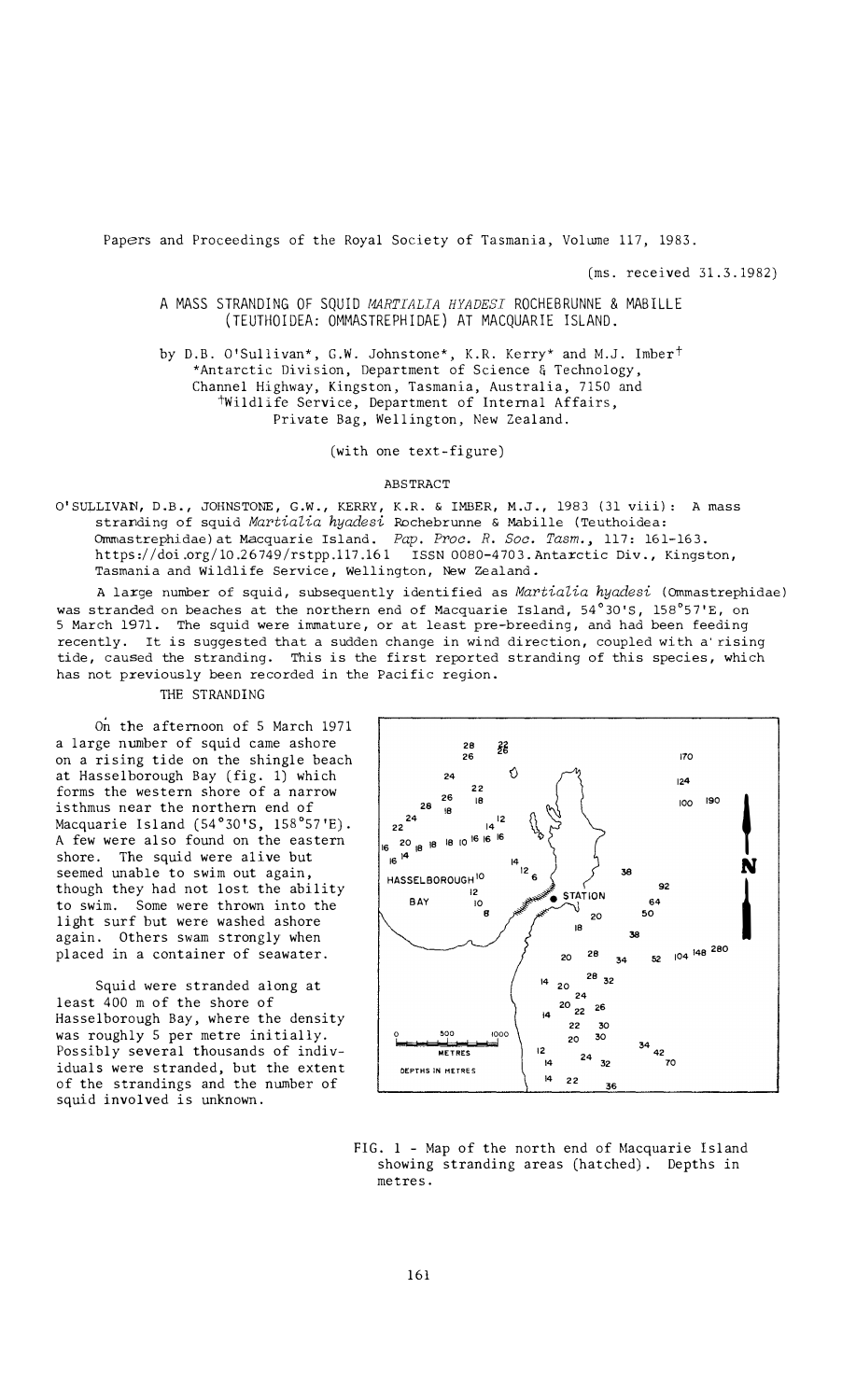# A Mass Stranding of Squid *MartiaZia hyadesi.*

# EXAMINATION OF THE STRANDED SQUID

Thirty squid were collected, frozen and returned to Australia. In 1974, six were deposited at the National Museum of Victoria, and have since been identified as *MartiaZia hyadesi* Rochebrunne & Mabille by Dr C.C. Lu. In 1976, five others were placed in the National Museum of New Zealand; one of these was 'independently identified by Dr M.A. Roeleveld, who is revising the family Ommastrephidae, as *M. hyadesi* (pers. comm.).

The rest of the squid remained in the Australian Antarctic Division collection. In 1981 those in the Division collections and those at the National Museum of Victoria were examined for sex, maturity, mantle length and stomach contents. The squid were all immature; only one of the twelve males exhibited hectocotylisation but it had no spermatophares in its Needham's sac. The nidamental glands and ovaries of the thirteen females were not developed. The mantle length ranged from 232 to 292 mm. Each specimen was found to have a full stomach, the contents consisting mainly of macerated crustaceans.

### PREVIOUS STRANDINGS

Many species of squid have been stranded (Clarke 1966, p.l01,117,127,129,132, Anon. 1976, Prescott 1977, Lux *et al.* 1978), but many incidents involved only one individual (Clarke 1966, p.147,148,161 etc.). Mass strandings are apparently unique to the Ommastrephidae and all species that have stranded inhabit the continental shelf and near shore waters.

Various causes of mass strandings have been suggested but all remain speculative for lack of evidence. They include squid being driven ashore by predators, or strong winds, squid becoming disorientated and losing their way, becoming affected by toxicity in the water or a rapid change in water temperature, pursuing food close to shore, or becoming excited immediately prior to copulation, leading to disorientation (Gillespie 1953, Hamabe & Shimizu 1959, Lux *et aZ. 1978).* 

#### DISCUSSION

This is the first reported stranding of *Martialia hyadesi* and is among the few records of this squid. The species is a predominantly subantarctic form, being found on and off the continental shelf (between 100 and 300 m) along the Atlantic coast of South America from 39°S down to the Falkland Islands (52°S; Castellanos & Menni 1968). It has not been recorded from the Pacific although Castellanos & Menni (1969) thought it possible that the species originated in the Pacific and moved around Cape Horn to establish the existing population off southern Patagonia and the Falkland Islands.

During current studies at Macquarie Island beaks of *Martialia hyadesi* are being found in the stomach contents of the seabirds *Macronectes giganteus, M. halli, Phoebe tria palpebrata* and *Diomedea exulans,* indicating that *M. hyadesi* is common in the oceans of the region.

The period prior to the stranding (2-4 March 1971) was characterised by persistent strong to gale force onshore winds (NW-WNW) with steady temperatures and low rainfall. On the morning of March 5, the prevailing wind was still a strong WNW but at about 1500 hours the wind direction changed to ESE, an offshore wind of 20-30 kph. It was at about this time that the squid were seen to be coming ashore.

Hasse1borough Bay rises from about 28 m to a gently sloping beach. The prevailing current, driven by the West Wind Drift, is easterly and hence onshore in Hasse1borough Bay. It is possible that the squid were feeding close inshore and the sudden change in wind direction may have caused changes in the hydrology of the Bay so that the squid were brought into the beach by upwelling currents close to shore. This could have occurred only on the western shore of the isthmus, and the proposed mechanism does not explain the smaller stranding on the eastern shore.